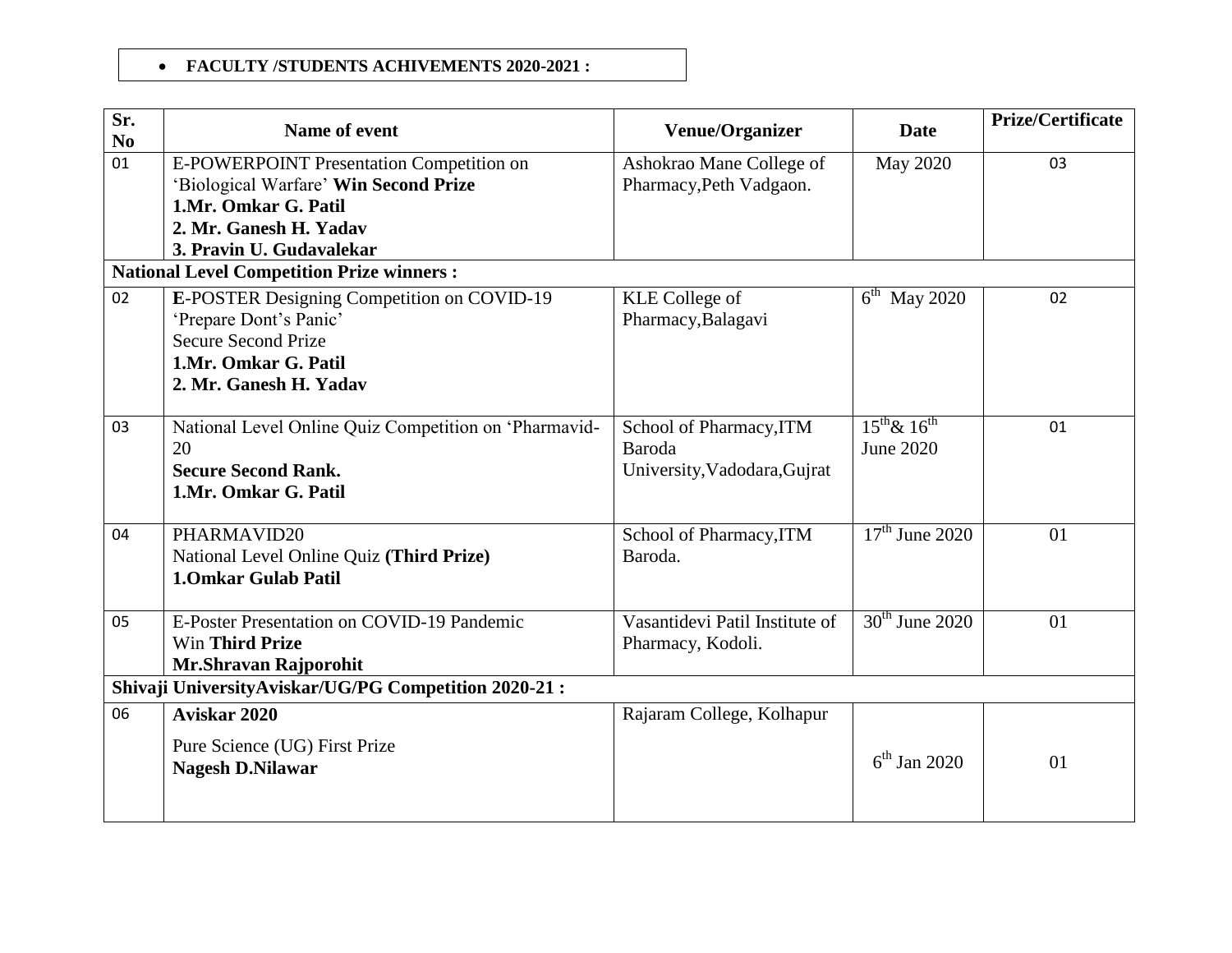| 07 | Aviskar 2020<br><b>Medicine and Pharmacy</b><br>(UG Level) First Prize in University Level Avishkar<br><b>Research Convention 2019-20</b><br>1.0mkar G. Patil  | Department of Technology<br>Shivaji University, Kolhapur | $6^{\text{th}}$ Jan<br>2020 | 01 |
|----|----------------------------------------------------------------------------------------------------------------------------------------------------------------|----------------------------------------------------------|-----------------------------|----|
| 08 | <b>District Level (UG)</b><br><b>Medicine and Pharmacy</b><br>Win First Prize in District level Avishkar research<br>convection 2019-20<br>1. Nagesh D.Nilawar | Rajaram College, Kolhapur                                | $6^{\text{th}}$ Jan 2020    | 01 |
| 09 | <b>Medicine and Pharmacy</b><br>(PG Level ) Win First Prize in University Level<br><b>Avishkar Research Convention 2019-20</b><br>1. Sadaf Aslam Mutwalli      | Department of Technology<br>Shivaji University, Kolhapur | $8^{th}$ Jan 2020           | 01 |
|    | <b>Teacher Achivements year 2020-2021</b>                                                                                                                      |                                                          |                             |    |